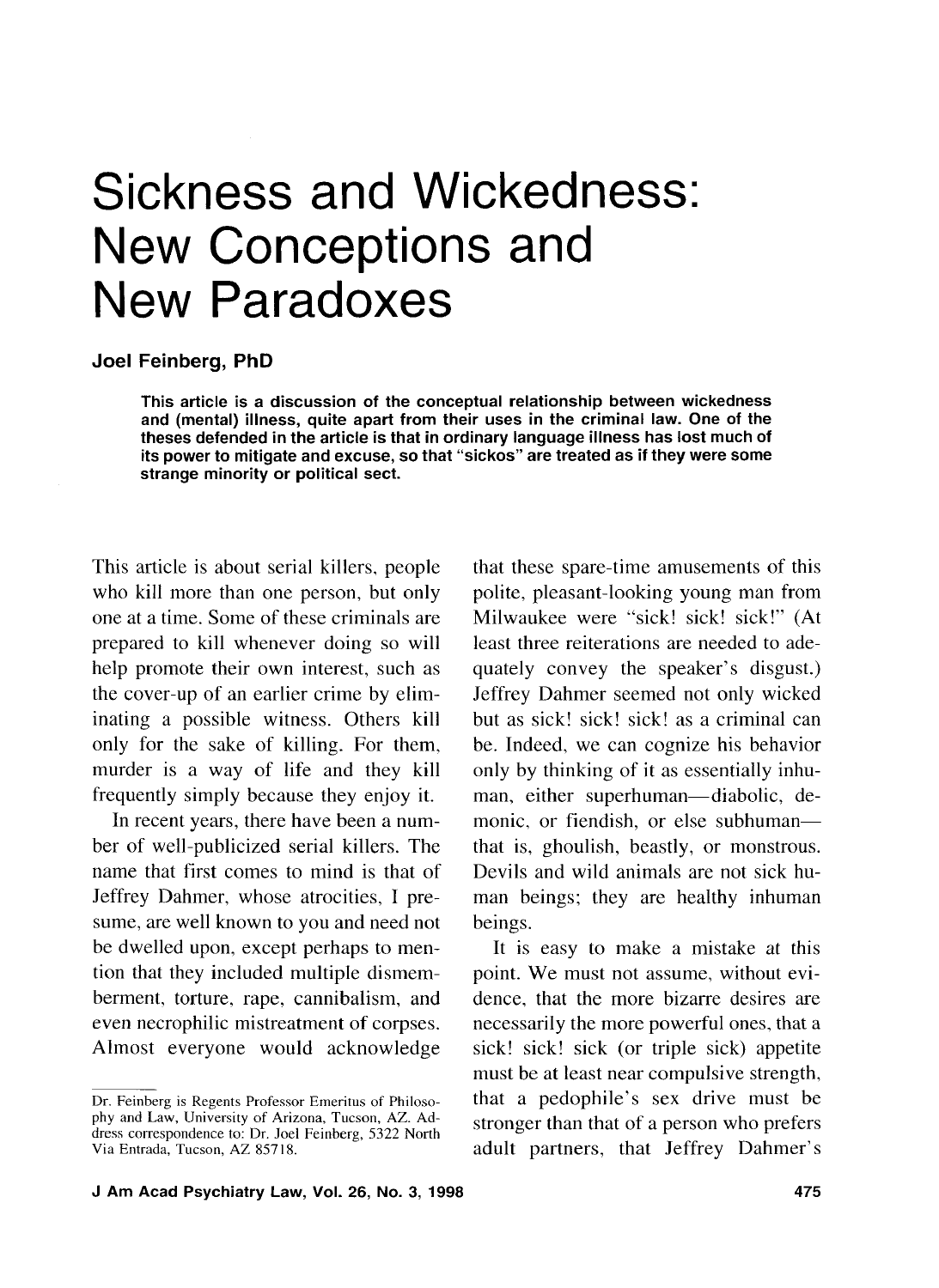crimes were the product of an immensely powerful, intensely lustful appetite, whereas a murderer who kills for a more standard motive (money, other gain, revenge, lust, jealousy, or ideological zeal) must act from a lesser, and hence more resistible, passion.

The pattern of events from this point on is familiar. A suspected serial murderer is arrested, and further investigation reveals that he is a killer of sensational barbarity and wildly bizarre living habits. Soon after the story breaks, the Great Debate about him begins.

One side refers to the killer as "mentally sick" and in need of therapy. The other side refers to him as "sheerly wicked" or "plain evil," and demands that severe punishment be inflicted on him as soon as he is proven guilty. These are not mere quibbles. How we come to categorize him determines in large degree how we come to treat him and others like him, and putting him in the right category, essentially a philosophical task, is no easy matter.

A number of preliminary points should be made. First, we should distinguish between medical and nonmedical conceptions of sickness. It is one thing to use the word "sick" to give vent to one's disgust and quite another thing to use that word to make a medical diagnosis. Indeed, in the sense that I am describing, there is nothing "medical" in its use at all. In that respect, the current sense of the word "sick" differs from older, more established senses. Imagine a hospital nurse cautioning a noisy child visitor to be quiet on the ground that an elderly patient needs her rest. "She is a sick woman," the

nurse might say, using the word "sick" in the older, customary way. Surely, that is not to say that the patient, her wants, or her actions are "sick! sick! sick!"

## **Triple Sickness**

Every decade seems to produce its own candidates for the century's most revolting crime. In the 1920s the most shocking felony was committed by one Albert Fish. "a mild-mannered man approaching sixty and father of six children," who in 1928 "kidnapped, choked to death, and for nine days ate parts of Grace Budd, a girl of ten."' He had molested, over the years, at least 100 children and murdered in similar ways at least 15 of them. Attempting to atone for his sins and free himself of obsessive guilt feelings, he had eaten his own excrement; he had inserted cotton soaked with alcohol up his rectum, and then set fire to it; and he inserted needles beneath his fingernails, causing intense pain.

In the 1980s and 1990s. this country produced a number of murderers whose crimes were as bizarre as those of Albert Fish-and as sickening. Most serial killers were thought at the times of their best-known atrocities to be triple sick. Since this article is about mental illness and some of its implications, I should say a preliminary word also about "madness," a word of the poets, and "insanity," a word of the lawyers, both of which denote only a special form of mental illness, a kind of going berserk.

## **Madness and Insanity**

A madman is a person whose behavior is often, but not always, downright crazy;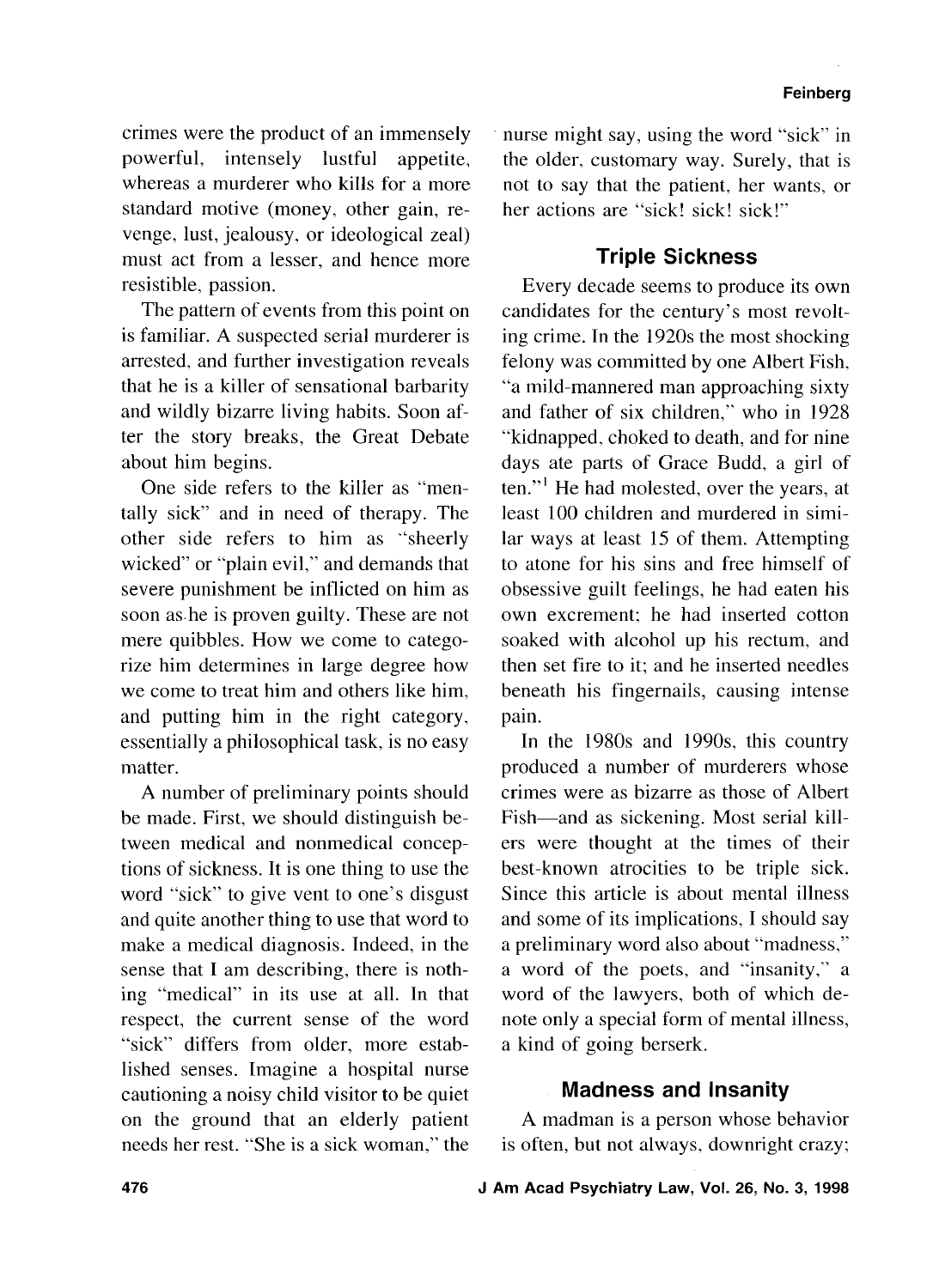## **Sickness and Wickedness**

and that introduces another distinction of some importance into our discussion, that between mental sickness, or triple sickness, and the more cognitively based "craziness," which may or may not go with it. Dahmer and the notorious rapistmurderer of the 1980s, Ted Bundy, were certainly sick-triple sick-but it is unlikely that many people would describe the criminal activities of Ted Kaczinski (the Unabomber)<sup>2</sup> and John Hinkley as "triple sick." That would be a bit extravagant. Kaczinski and Hinkley were crazy in the sense of acting irrationally by employing means obviously ill-adapted to their ends. It is prototypically crazy to court a movie star with letters sent from a distance and then to try to impress that Hollywood actress (Jodie Foster) with one's historical importance and the genuineness of one's love for her, as John Hinkley did in 1980, by shooting the President of the United States. That strategy has not generally been effective as a means of winning a lady's hand in the District of Columbia. And Kaczinski's plan to set back technology worldwide by a series of individually addressed mail bombs to various scientists was no less irrational.

If the facts are as alleged, then Ted Kaczinski and John Hinkley acted irrationally in concocting their bizarre crimes, but apart from reference to these gross mistakes in reasoning, I would be disinclined to call their behavior "sick." Behavior can be crazy without being particularly sick. They acted irrationally in making their murder attempts. Ordinary persons, I suspect, would not call the action in either of these categories sick! sick! sick! Rather, they might say that it was a plain crazy thing to do, wild and nutty, demented and psychotic, but not necessarily sick! sick! sick!

# **The Trilateral Functions of Triple Sickness**

The best way to interpret the triple sick language is to point out its simple although trilateral ambiguity. When a person makes a triple sickness judgment, she will be doing at least one of the following three things. First, she may be describing her own subjective feelings and propensities. The second use of the reiteration idiom claims objectivity for her initial remark. The first meaning can be rendered as follows: "When I look at or think about these things, they make me sick." So the primary focus of the expression may be on the speaker herself. She may mean by saying "sick! sick! sick!" the following: "When I look at or think about these things they make me sick, and in fact they are likely to make any reasonable person of normal sensitivity, at the very least, squeamish." The speaker's reference to a "reasonable person" is a second use of the reiterated idiom, namely to claim objectivity for her initial remark by appealing to any reasonable person, actual or hypothetical. So, clearly, she is not merely describing her own subjective impressions.

The second meaning, then, adds to the first: "Moreover, they are likely to make any reasonable person of normal sensitivity, at the very least, squeamish." In the first use, the speaker might be simply voicing her own repugnance or disgust at another person's behavior and its visible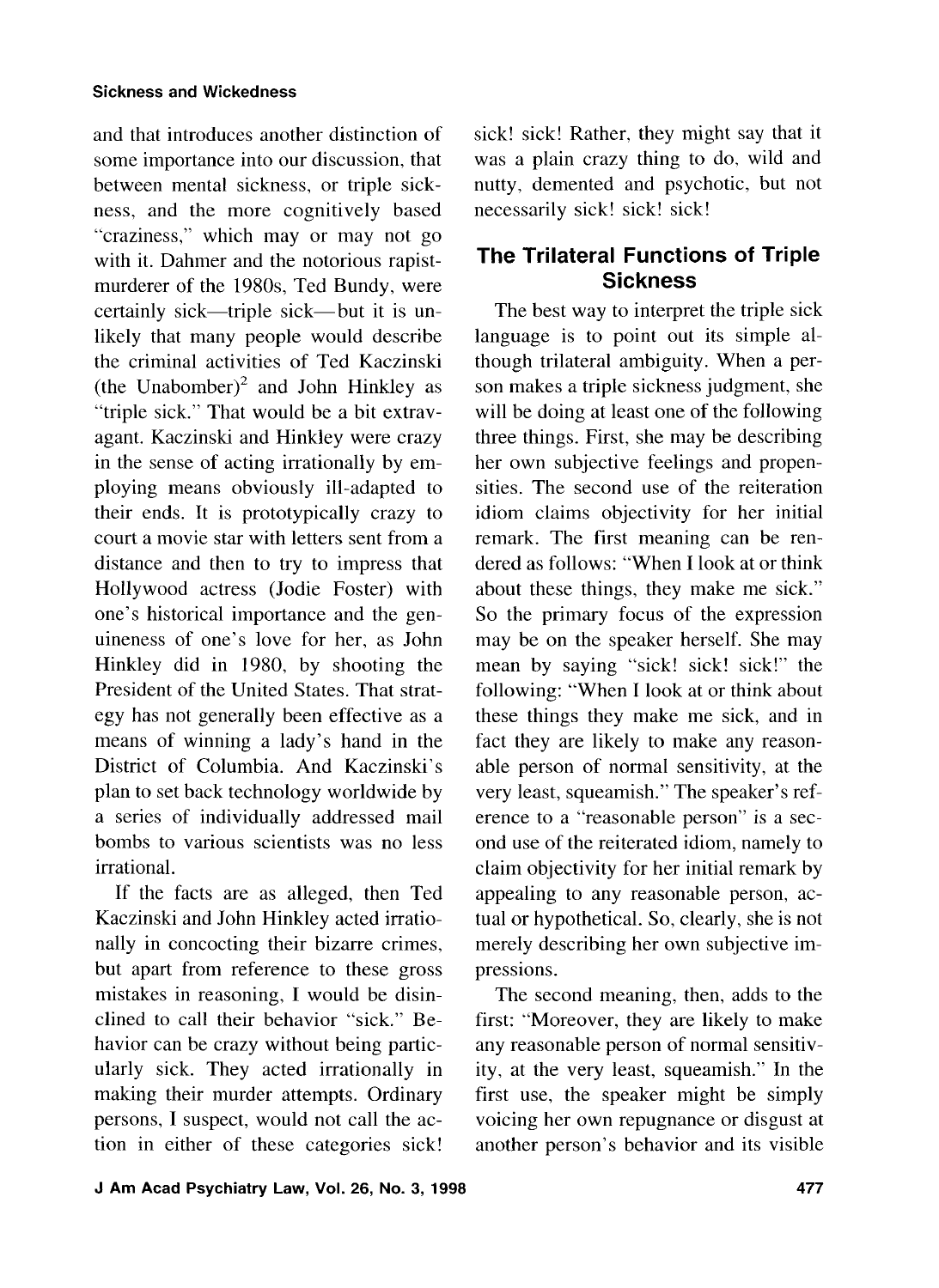consequences. But she could almost do that much by uttering "Ugh!" or "Yuk!" The second use of the reiterated idiom claims objectivity for her initial remark. Now she makes the much stronger claim, namely that her reactions would be those of any reasonable person, which is just another way of saying that disgust is among the emotions that can be meaningfully called "reasonable" or "unreasonable"; and of course, in this case, that (negative) emotion (disgust) is said to be reasonable. In this example, that would also be the intended message of the speaker.

Even though feelings are often contrasted with reason, it makes perfectly good sense to say (even to say falsely) that a given feeling in a given context is quite reasonable. It is reasonable in appropriate circumstances to feel gratitude, depression, resentment, affection, and yes, disgust.

The assessable disgust in some contexts is a reasonable reaction to conduct such as that of the more notorious serial killers. In the first use of the triple sick language, the focus is all on the speaker and her own states of mind. In the second use, the focus is on the "reasonable person of ordinary sensitivity," a hypothetical construct long familiar to students of the common law. The third emphasis is on the person being talked about. Imagine that A is a conspicuous sufferer from mental illness. B witnesses A's behavior and responds by addressing a triple sick judgment about A to C, a third party. B's remark also focuses on the "reasonable person," a kind of hypothetical judge. The third emphasis or focus of the triple sick

judgment is simply the person that the judgment is about, in this case, the person named "A," but in general refers to the actions of still other people. The disgusted person who makes the judgment in most cases would find her message distorted if it were merely taken to be an introspective account of her own sensations without even minimal cognitive content. If we take away belief, truth or error, and objectivity from a judgment of disgust, we are left with something very close to simple nausea, like that produced by indigestion.

Finally, there is the most obvious and straightforward of the uses of triple sick judgments. In this use, the judgment is about the person addressed or identified by the speaker. It is not an introspective description of the speaker's own state of mind, and neither is it an application of a standard of rationality to which all reasonable persons aspire. The speaker (B) is talking about A, the person he may actually accuse of being triple sick, and what he may be saying is that A frequently exhibits the characteristics that lead to impairment and malfunction and are commonly listed as symptoms of one or another mental disorder, such as excessive or deficient emotion, craziness, depression, paranoia, and so on. After A calms down, B might find it appropriate to say to him something like this: "Man you are sick (or sick! sick! sick!)."

# **Mental Illness as Moral Mitigation**

The typical outbursts of genuine madmen (persons who are both crazy and unstable) would have led the psychiatrists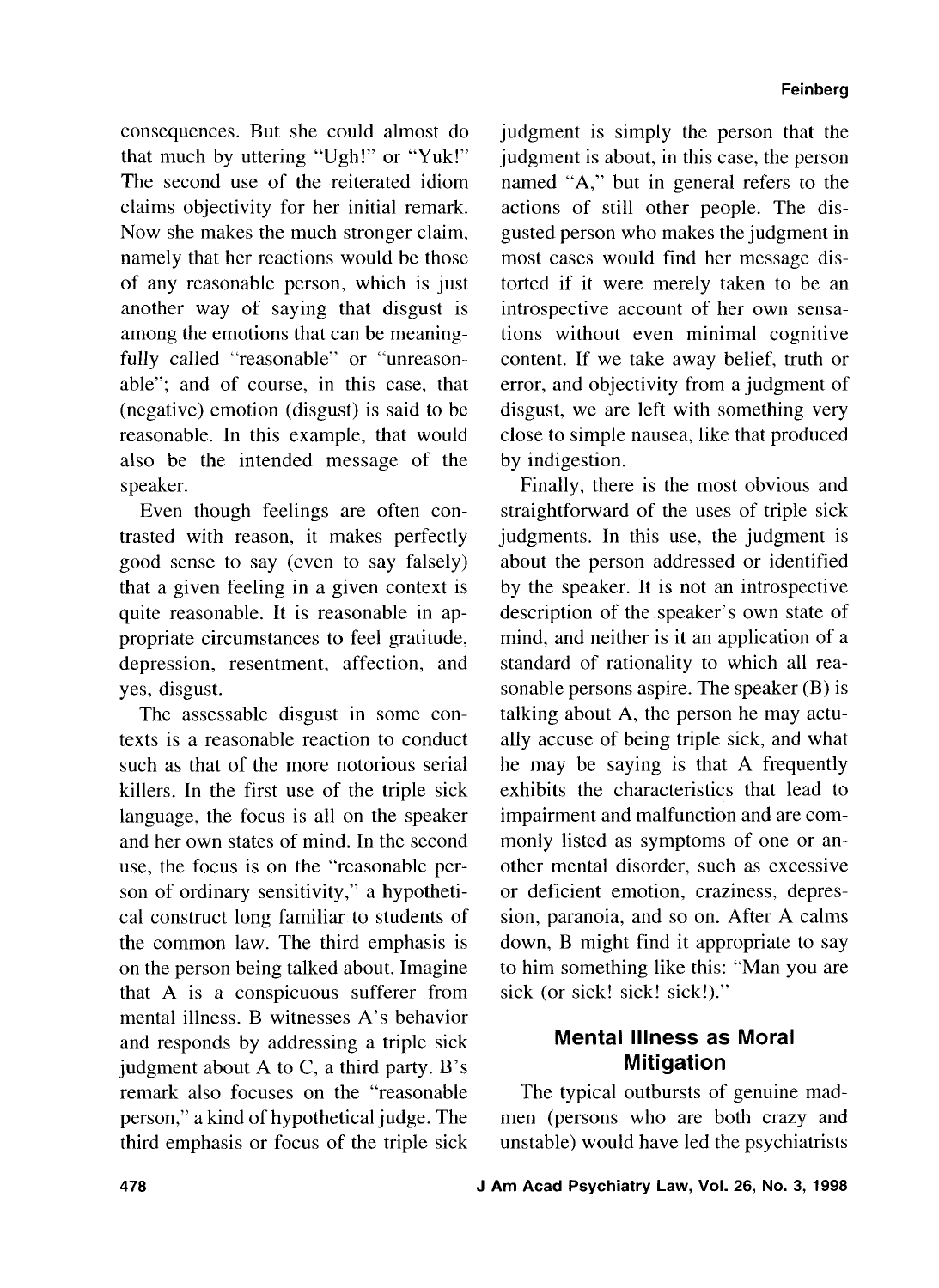of an earlier generation to classify them as psychotic, and a trial lawyer would have had little difficulty in persuading juries that the mad defendants on trial were legally insane. In the Anglo-American criminal law, insanity has always been a complete exculpation. Insane people can be stored forcibly in a hospital, but they are incapable of the legal guilt required for incarceration in a prison. I shall not be saying much about insane people in this article. Instead, I shall focus on convicted criminals, mostly murderers, who have some degree of mental illness, enough for us to call them "disturbed" but not enough to render them totally nonresponsible "because of insanity." Dahmer also fell into this category.

But Dahmer's mental illness may make it extremely difficult for him to be constantly obedient to the law in question. It seems no more than what is required by good sense and fairness to assign *degrees*  of responsibility in proportion to the degrees of difficulty a given sort of person in a given kind of circumstances would have avoiding infractions of law. Why indeed does it matter that law-abidingness is not impossible if for persons of the defendant's type it is extremely difficult, just short of an impossibility?

The extreme difficulty need not lead to the defendant's total exculpation, but only to less severe punishment. Anyway, in recent times it has become increasingly difficult to convince impartial observers (for example jurors) that a person (for example, a criminal defendant) has violently attacked another person despite his own efforts to restrain himself, as if his choice had no effect on his action.

The "diminished capacity" system at least avoids the unrealistic assumption that all mentally disturbed persons are either wholly unaffected by their mental illness or else they are "insane," that is, impaired to such a degree that they are unable to do what is required, and obedience is simply impossible. It is more realistic, it seems to me, to think of the capacity to obey as a matter of degree. Some things people find easy to do, or omit doing. Other things are harder, or more difficult, for some persons than for others.

One reason that the diminished capacity test has not caught on in the United States is that Americans have looked in a variety of places for sources of difficulty and have not restricted their attention to internal barriers to law-abidingness, such as mental illness, but have also considered "difficulty factors" such as parental abuse, severe poverty, and slum environments. This expansion of the difficulty test threatened, for a time, to inundate us with acquittals and to release some of the most dangerous criminals from imprisonment.

I have given no compelling empirical evidence for the changes that will be predicted and described herein. In fact, I do not possess such evidence for or against the changes I expect to occur. I have only unorganized impressions and word of mouth, and these do not constitute strong evidence. Even if it should turn out that the changes I have expected do not materialize, however, a philosopher can contribute insight by considering what such changes would be like if they were to happen. That would increase our under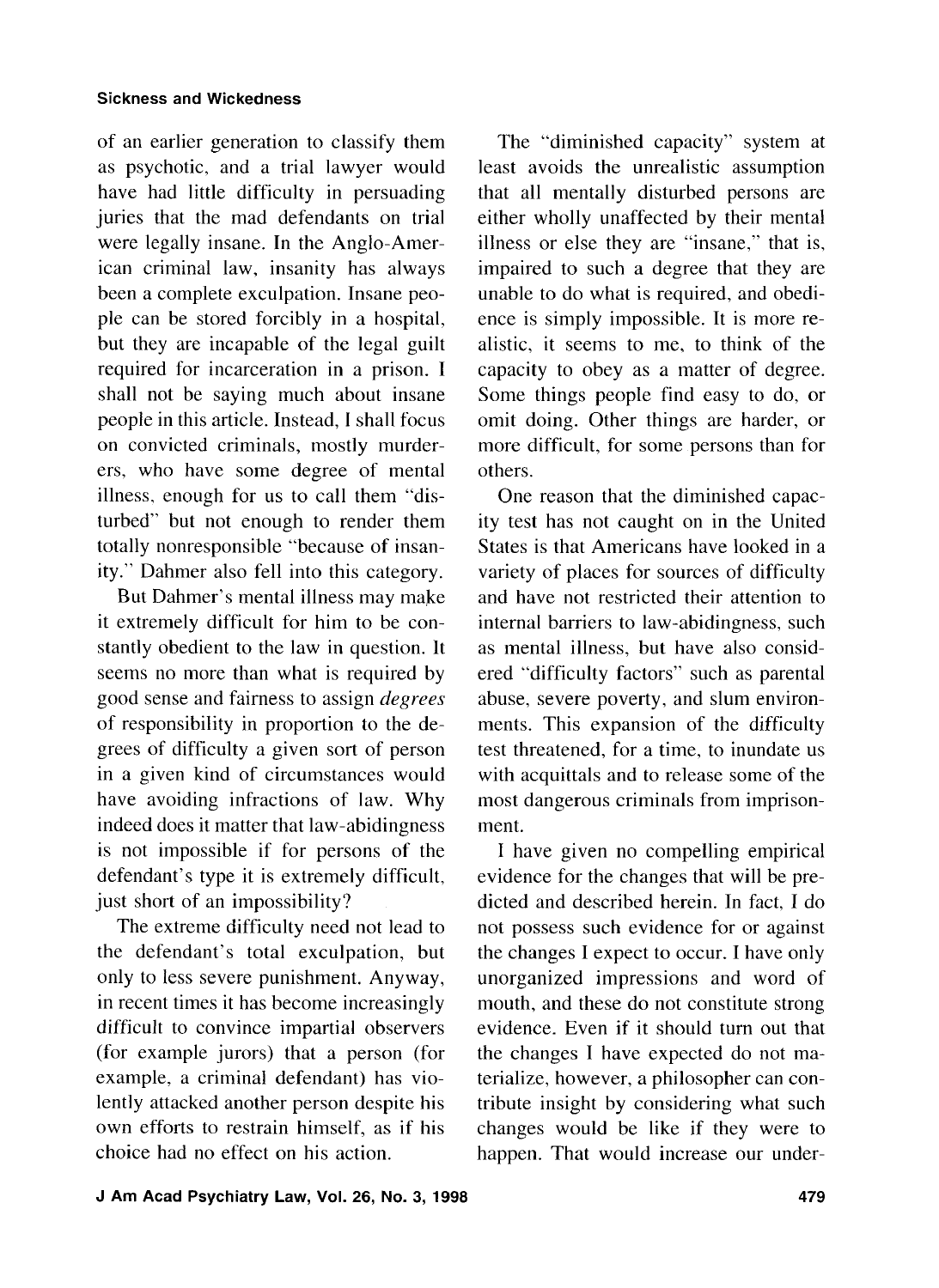standing of the concepts with which we must work, and more substantively, provide guidance and a warning in case we are truly drifting in an unpromising direction.

If a disturbed person who has just shot someone must either be held wholly responsible or not responsible at all for killing that person, and thus for committing murder, then perhaps it is preferable that he be held "100 percent." But if blame and responsibility are properly interpreted as a matter of degree, as on the British model, a whole range of intermediate treatments are still open, insofar as we have full sentencing discretion or its moral equivalent. In recent times, there have in fact been rhetorical revivals of enthusiasm for individual responsibility, and to many people who have thought about judgments of blame it has seemed clear that criminal defendants, even under a deeply conservative regime, are free to take the legally required path, and were indeed free, in an appropriate sense of the word, to take that path at any point if they had preferred to do so. Self-restraint is possible even in situations where it is difficult. Even Jeffrey Dahmer's actions were probably under his control in the sense required by the law if they were to qualify as voluntary. So, we have the case of a sick! sick! sick! crime committed voluntarily by a sick! sick! sick! person who will be held responsible for it, and rightly so.

That is not to say that the concept of mental illness over the years has had no softening effect on our moral judgments. This point can be appreciated in the case of the criminal who is genuinely ill but whose illness was causally independent of his crime.

Anglo-American criminal law assigns the role of moral mitigation of an act of homicide only to instances of that crime in which the defendant pleads provocation as his defense. It is assumed that there are cases in which we would not want to exonerate the defendant altogether, and yet we feel a certain bond of sympathy with him anyway. We may even concede that had we been in his shoes we might have acted as he did. When this happens, the penalty is reduced to match the reassessment of guilt, and the murder charge is reduced to manslaughter.

In the past, when interested parties tried to decide whether a given defendant was sick! sick! sick!, on the one hand, or immoral (say) on the other, it was understood that, practically speaking, what was at issue was whether the person was an appropriate object of pity or, instead, a fitting object of moral condemnation. These were considered mutually exclusive alternatives, so that to whatever degree a person was judged sick, to that degree he could not be morally condemned; and sickness, as we have seen, had the tendency to weaken the moral case against the sick person, to change our opinion of the appropriateness of certain negative attitudes toward him. and to think of him as at least partially excused for what he did. Since, *ex hypothesi,* he was not insane, we assume that he knew what he was doing when he committed his crime and that he could have taken the honest path if he had chosen. Therefore, it is only proper to consider him a respon-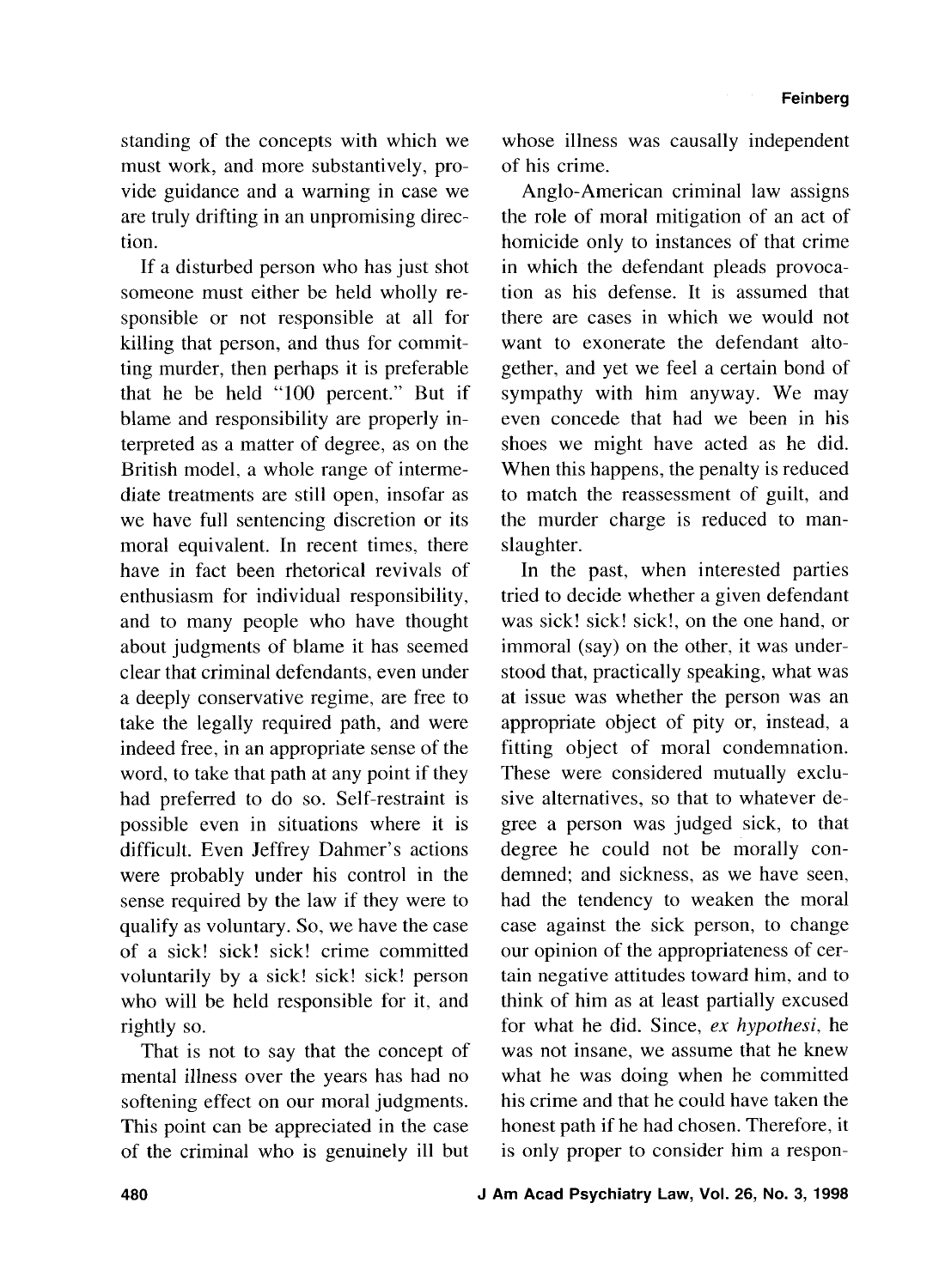#### **Sickness and Wickedness**

sible moral agent, answerable for his conduct.

Traditionally, moralists and jurists believed that evidence of mental illness in a criminal defendant has a clear and precise sort of significance. It weakens the moral outrage naturally felt toward the wrongdoer even in the normal case in which he was not forced to act or deceived into acting as he did. Mental illness, as such, does not normally exculpate; that is, it is not an excuse, but neither is it altogether irrelevant to the degree of blame placed on the criminal. We tell the mentally ill actor that his conduct was inexcusable; nevertheless, we can find it understandable, and that is precisely the aspect that mitigates.

## **Sick Desires and Immoral Actions**

Human desire in any given community can meaningfully be labeled "sick" (or for that matter "healthy" depending on what the facts should turn out to be). It is at least not gibberish to say that a set of actual desires are (as we say) "sick." Dahmer's desire at some point to have a solitary banquet of human flesh and his desire to have sex with a dead human body are sick! sick! sick! But simply to have desires like those is not sufficient for deserving condemnation so long as one does not act on them. I suppose that one would actually get greater moral credit for not acting on a sick desire than for "resisting" a comparatively weak one, so that in general the stronger the sick desire not acted

upon, the more favorable the moral judgment deserved by the omitter.

When is a sick desire culpable in itself? The subtle answer to this difficult question uses conditionals frequently, as philosophers are prone to do. A desire is itself blameworthy when it is such that if its possessor were to act on it, then the action would be immoral. According to Dr. Robert Schopp, $4$  as I understand him, evil is something potentially present in a desire, which becomes actual when the person with the desire acts on it and thereby brings about harm to an innocent party-which was part of his intention all along. In this example, it is the act itself that is directly blameworthy; the desires that led up to it, by overcoming a person's defenses, are culpable only in a derivative and counterfactual way. If one were to act out the desires in reality, then that dreamlike intrusion, scattering harm among all those in its path, would "deserve condemnation."

The concept of mental illness that has had a softening effect on our moral judgments has been interpreted in a fairly standard and undeviating way for over a century. Its mitigating function can be appreciated in the case of the criminal who suffers from a serious *physical* illness. That is a reason for punishing him more leniently (The argument for this unpopular position (mine) is that the reduction of his life expectancy, the deterioration of his creative capacities and/or an increase in intense pain can all be assimilated, in our understanding, to his punishment.) If we do not punish him less, we shall be punishing him more.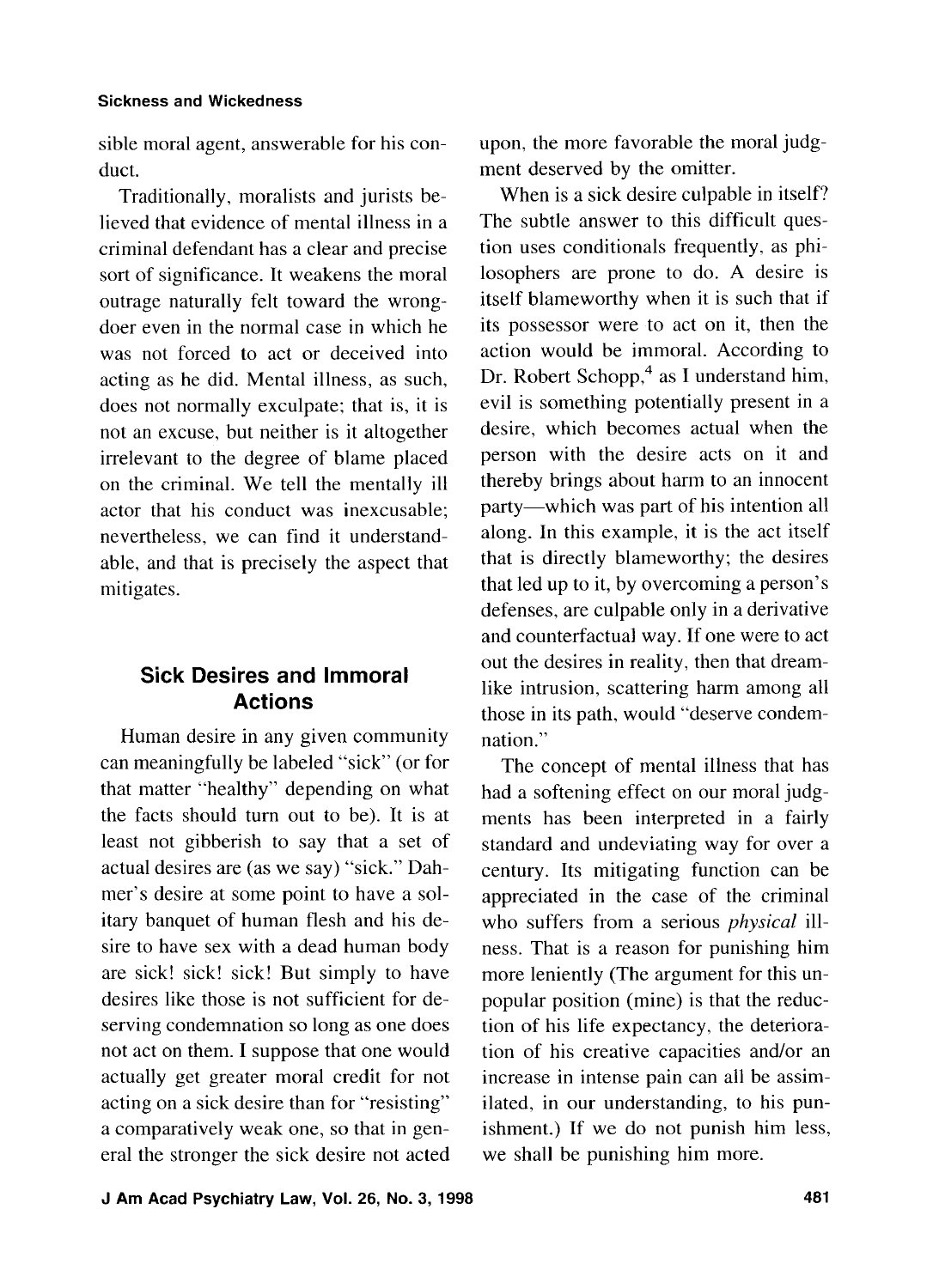# **The Sheerness in "Sheer Wickedness"**

A purely evil killer, when questioned about the conscious objectives of his wantonness, is likely to reply that it is great fun to cause another person pain, to see his last twitchings and death agonies, or similar inanities. This tells us that his cruel actions were not means to any other end. They were "plain" and "pure" in that sense too. On the other hand, he might answer our questions by saying that he doesn't think about things like that: rather, he just felt like killing his victim and he did. Insofar as we disconnect the crime from any clear goal that might contribute further to our understanding of his motivation, his evil act is "pure" or "stark" or "sheer." Pure evil troubles us so much, 1 suspect, first because it comes from "out of the blue," without apparent rhyme or reason, and thus is more threatening to us. I doubt, however, that the purity of pure evil reflects a degree of evil.

The British classify mentally disturbed prisoners in a distinct category of relatively moderate criminals whose capacity to conform their conduct to the requirements of law has been "diminished" and whose responsibility after the fact for their failure to conform is therefore "diminished" too. I have some sympathy with the British system, although it is uniformly rejected in the United States as cumbersome, impractical, and expensive. The alternative, however, can seem to be morally unpalatable. In theory. we Americans can punish severely a person whose "disease of the mind" is so extreme that it puts him right at the margin of insanity, and we can exempt from serious punishment a person whose mental illness creates only a minor handicap. The British system would punish the severely ill criminal very slightly because his mental illness is so severe that he is, after all, very nearly insane. But it should reserve its more extreme punishment for the person whose mental illness is very mild and whose responsibility, therefore, remains strong enough for a severe punishment. Thus, proportionality, a requirement of justice, is more likely to be observed in a system in which diminished capacity is accepted.

Our ordinary thinking (if we can call it that) about the relation between moral blameworthiness and mental illness is muddled. Many more views of the connection than those considered are possible. We have heard judgments both in the law and in the views of the ordinary man or woman in the street that suggest a variety of different kinds of relationships between sickness and wickedness. Sometimes it is suggested that sickness and wickedness bear an inverse relation to each other (the more sick you are, the less wicked, and the more wicked, the less sick). At other times, sickness and wickedness are said to vary directly: the sickest crimes are judged the most wicked and inspire the strongest moral outrage. Some writers, we have seen, even judge that sickness aggravates character flaws, that is, makes them more flawed than ever.

There are difficulties in this interpretation of responsibility that stem from efforts to keep the concepts of sickness and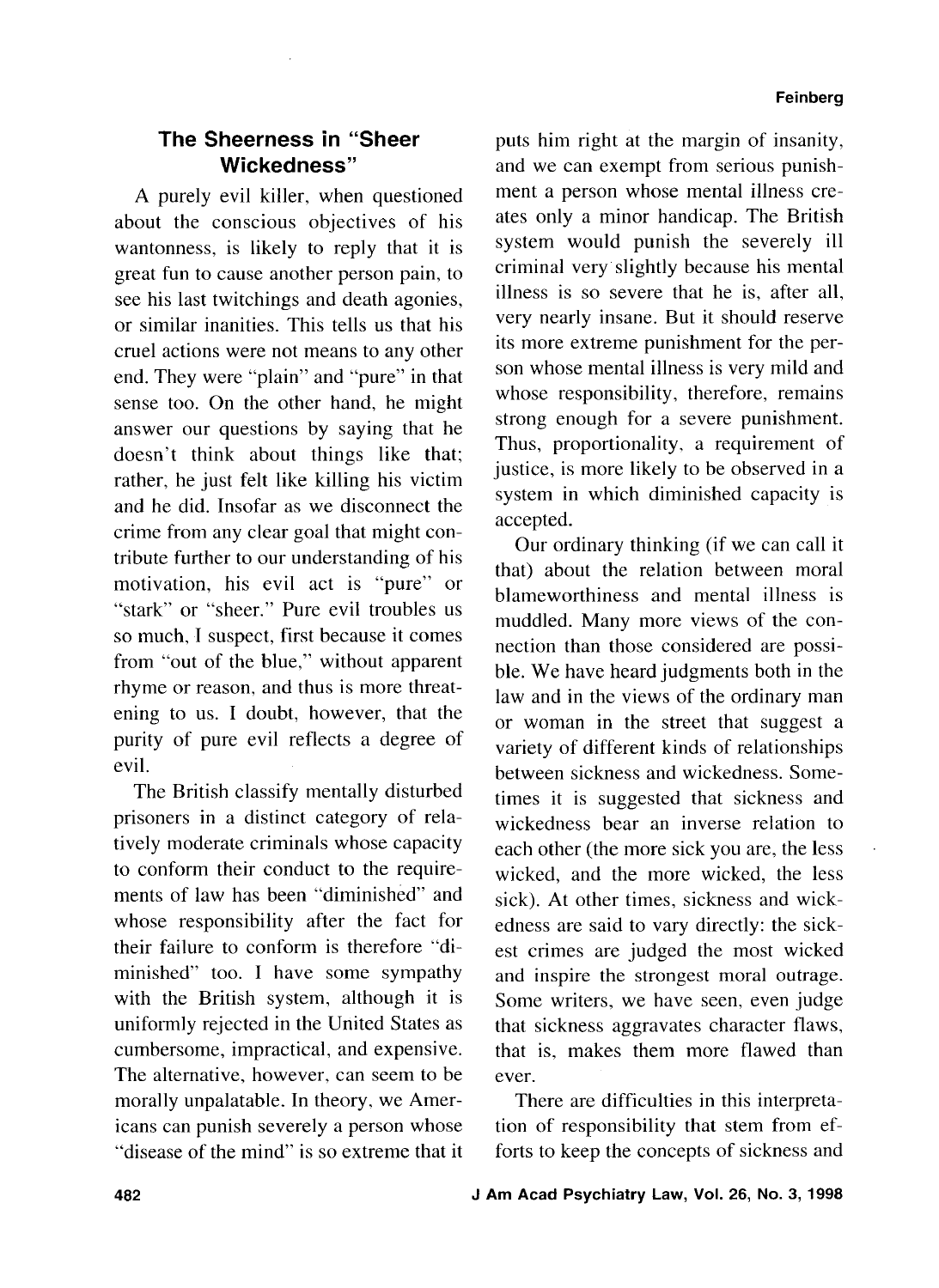wickedness separate. The crimes that appear most sick are often also considered most wicked. When a man rapes and murders his own mother, surely every licensed psychiatrist will interpret this as the clearest example of an act that is sick. But with equal unanimity, moralists from Sophocles and Euripides to the Christian fathers and beyond have claimed that the incestuous matricide is the most wicked sinner imaginable, and the history of sermons and sentences would seem to bear them out as well. Thus, the most typical and extreme moral sins seem to correspond to the most extreme and disabling (mental) illness. It is but one small step to the claim that, at least at the extremes between sickness and sin, there is no difference.

My own guess is that "sickos" are sometimes persecuted not because they are perceived to be wicked or sick, but rather because they are perceived to be odd or bizarre in the manner of ethnic, racial, religious or sexual minorities who are mistreated for no better reason ultimately than that they are different, and thus strange.

It may be that there are few bigots lying in wait among crazy people awaiting the opportunity to mistreat them. The real enemy in the eyes of the bigot is what seems to him the strangeness of those he mistreats, and nothing more effectively makes a person seem strange than an underlying craziness; and there is some reason to think that many people find that sort of oddness, or even mere unusualness or difference per *se,* harder to forgive than the mental illness that sometimes underlies it and sometimes does not.

# **Cultivated Fantasies**

Fantasies are fictitious stories about oneself, composed by oneself for oneself, though rarely put in written form. As a person becomes more preoccupied with the stories he keeps in his imagination. he is really shifting from hopes and goals, celebrating successes, and slowly becoming a different person. No mental element plays a more vital role in self-creation than fantasies, and not only sexual ones. Obese people often knowingly aggravate the diabetes they have had since childhood. Hence, we perversely injure our bodies in a way analogous to our mistreatment of our characters when we indulge counterproductively poor dietary habits. Or character flaws can take root because of what we do to cultivate and promote them. Indeed, "cultivation'' is an especially good word for what we do to make over our characters when we make them worse.

When we cultivate a character-disposition in a responsible and effective way, we convert the disposition inevitably into something as new to us as to anyone else. In time, if one can, one will exert "a central control over a dominant aspect of one's character." In summary, it is not just a matter of luck what kind of elements make up one's character.

# **The Crucial Concept of the Strength of a Desire**

There are different dimensions along which desires can vary: how good or evil they are and how strong or weak they are.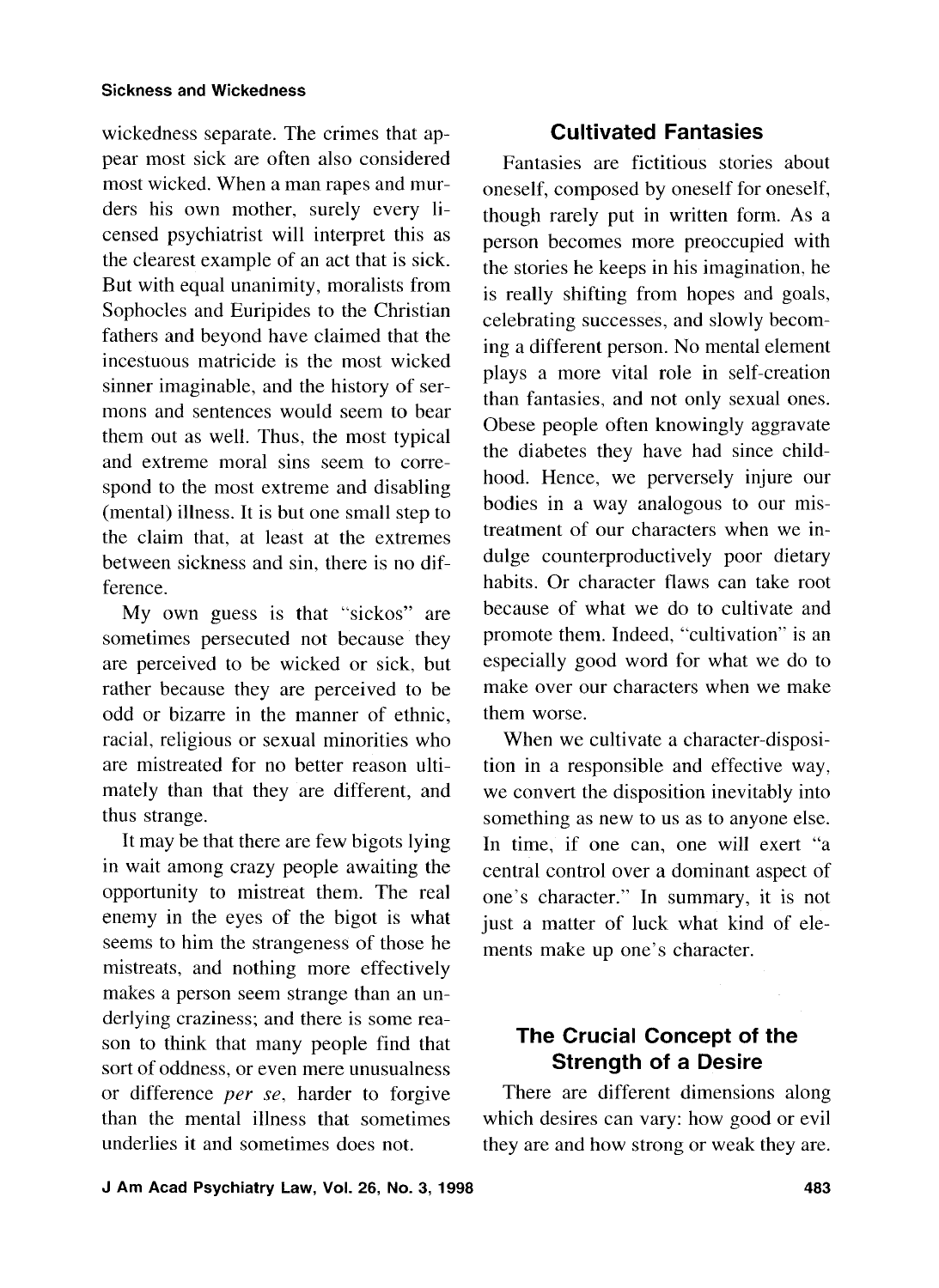The more evil they are, the more blame there is for acting to satisfy them. Suppose, however, that the only statistical data we have bearing upon these variables in a concrete case justify us in claiming that this single person was unable or unwilling to suppress this particular desire. Was the desire a weak one? Well, it must have had some strength. After all, this person failed to control it. Perhaps that argues for the strength of the desire; but it could also argue for the person's weakness. If A wins a boxing match against B, that may be because A is strong, or it may mean that B is weak. The only way to tell is to match A and B against other contenders. And when State U. wins its game by preventing the team from Siwash Tech from scoring, it may be because of State U.'s powerful defense, or it may be because of Siwash Tech's inept offense. It will be difficult to tell which is the case until there are more data comparing these two teams with many others.

Much the same point applies to assessments of the strength of a desire. If Mr. Triple Sick desires to make love to a corpse, that may be because of the overwhelming attraction of necrophilia to him, or it may be because of his inept defense against a desire of routine strength. We can then compare data on the percentages of those who have the admitted desire to make love to a corpse and clear opportunities to do so. If very few of these other persons ever act on their desire, that would increase the probability that the necrophilic desire in his case too was a good deal less than compulsive.

# **A "Sea Change" in the Attitudes Toward "Sickos"**

An indication of how the term "sick" has changed its tone and associations is found in the remark of a survivor of the only death caused by the unknown bomber at Centennial Park in Atlanta during the 1996 Summer Olympic Games. He had only this one angry word for the terrorist who set off the explosion: "He must be sick!" Why must he be sick? Has "sick" come to mean what "wicked" used to mean?

Schopp<sup>3</sup> reports that when people speak of convicted triple sick killers like Dahmer, they sometimes say that ordinary execution is "too good" for him, that "for him they ought to turn down the current and let it take a while." Many would say that such people are sick and also are deserving of increased blame, condemnation, and suffering, presumably for being sick in the particular way that they are sick.

Note the new terminology for ill people, and the sea change of basic attitudes it seems to express. A sicko, like a weirdo and a wacko, by definition is sick in such a manner that his illness actually aggravates his moral guilt and deservingness of punishment. Instead of being a kind of softening **excuse,** mental illness has become in some quarters a kind of hardening aggravation. Instead of saying "He is mentally disordered, poor fellow, go easy on him," some now say "he is a damned sicko, so draw and quarter him."3

Professor Schopp suggests two explanations of how these changes have come about. The first is not meant to be the